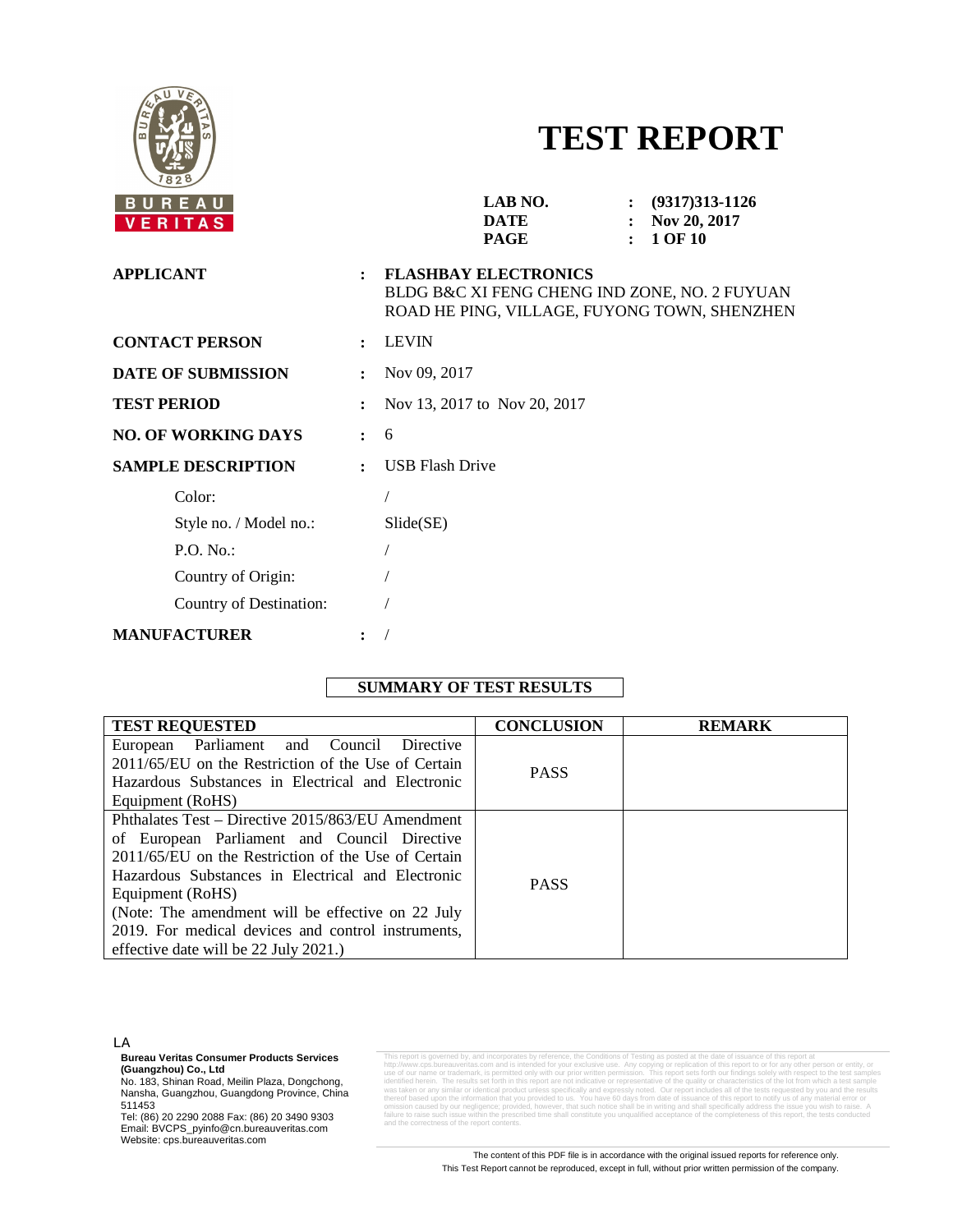

| LAB NO. | $\colon$ (9317)313-1126 |
|---------|-------------------------|
| DATE    | : Nov 20, 2017          |
| PAGE    | $: 2$ OF 10             |



#### **REMARK**

If there are questions or concerns on this report, please contact the following persons:

| <b>GENERAL TEL:</b>     | (86) 755 83437287  |
|-------------------------|--------------------|
| FAX:                    | (86) 755 83439100  |
| <b>BUSINESS SZ TEL:</b> | (86) 755 21534 695 |
| FAX:                    | (86) 755 83439100  |
| <b>BUSINESS GZ TEL:</b> | (86) 20 87148525   |
| FAX:                    | (86) 20 87148528   |
|                         |                    |

 EMAIL: eechemical.sc@cn.bureauveritas.com cps.bureauveritas.cn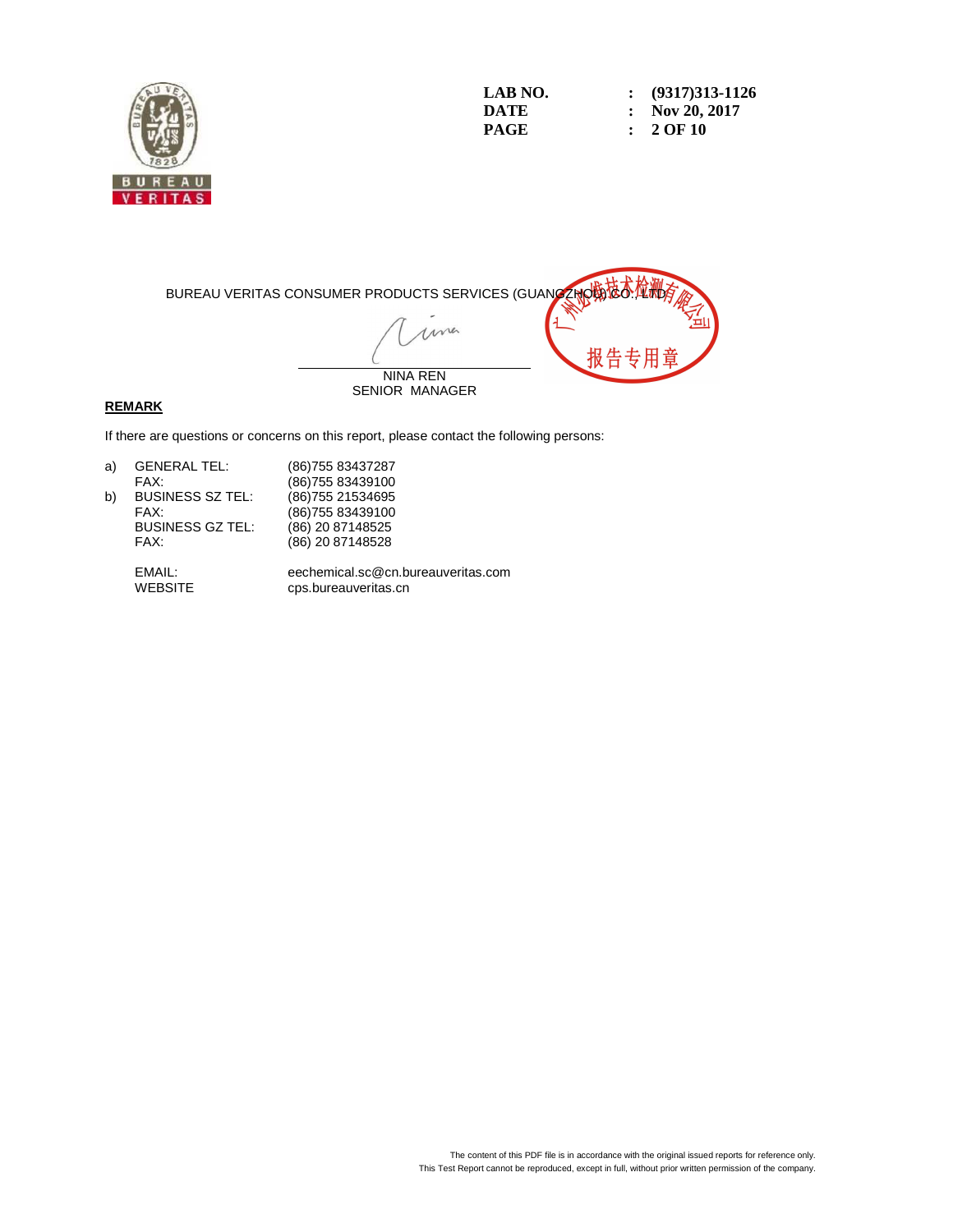

**LAB NO. : (9317)313-1126 DATE : Nov 20, 2017 PAGE : 3 OF 10** 

#### **Photo of the Submitted Sample**

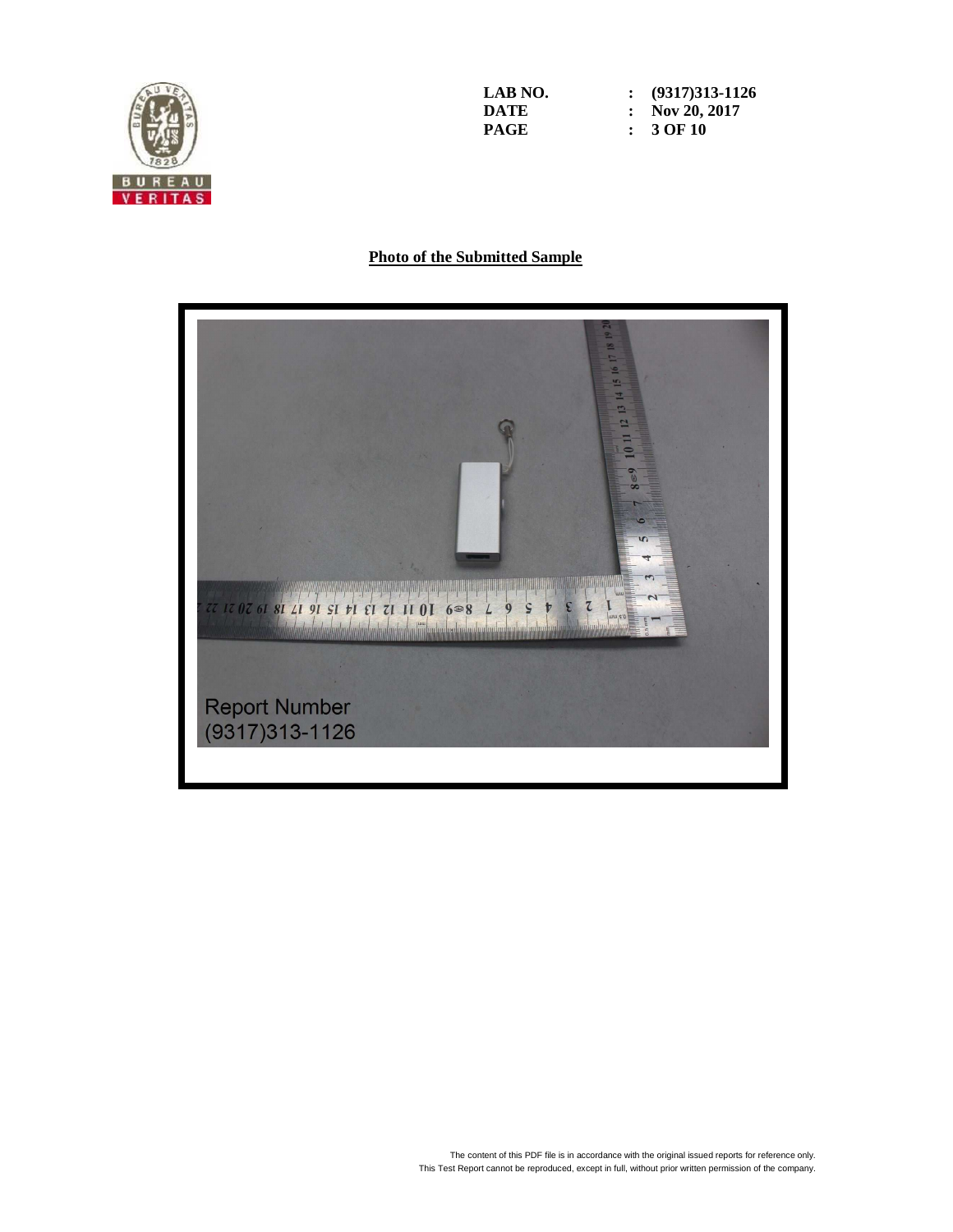

**LAB NO. : (9317)313-1126 DATE : Nov 20, 2017**<br>**PAGE : 4 OF 10 PAGE : 4 OF 10** 

# **Photograph of test item(s)**



The content of this PDF file is in accordance with the original issued reports for reference only. This Test Report cannot be reproduced, except in full, without prior written permission of the company.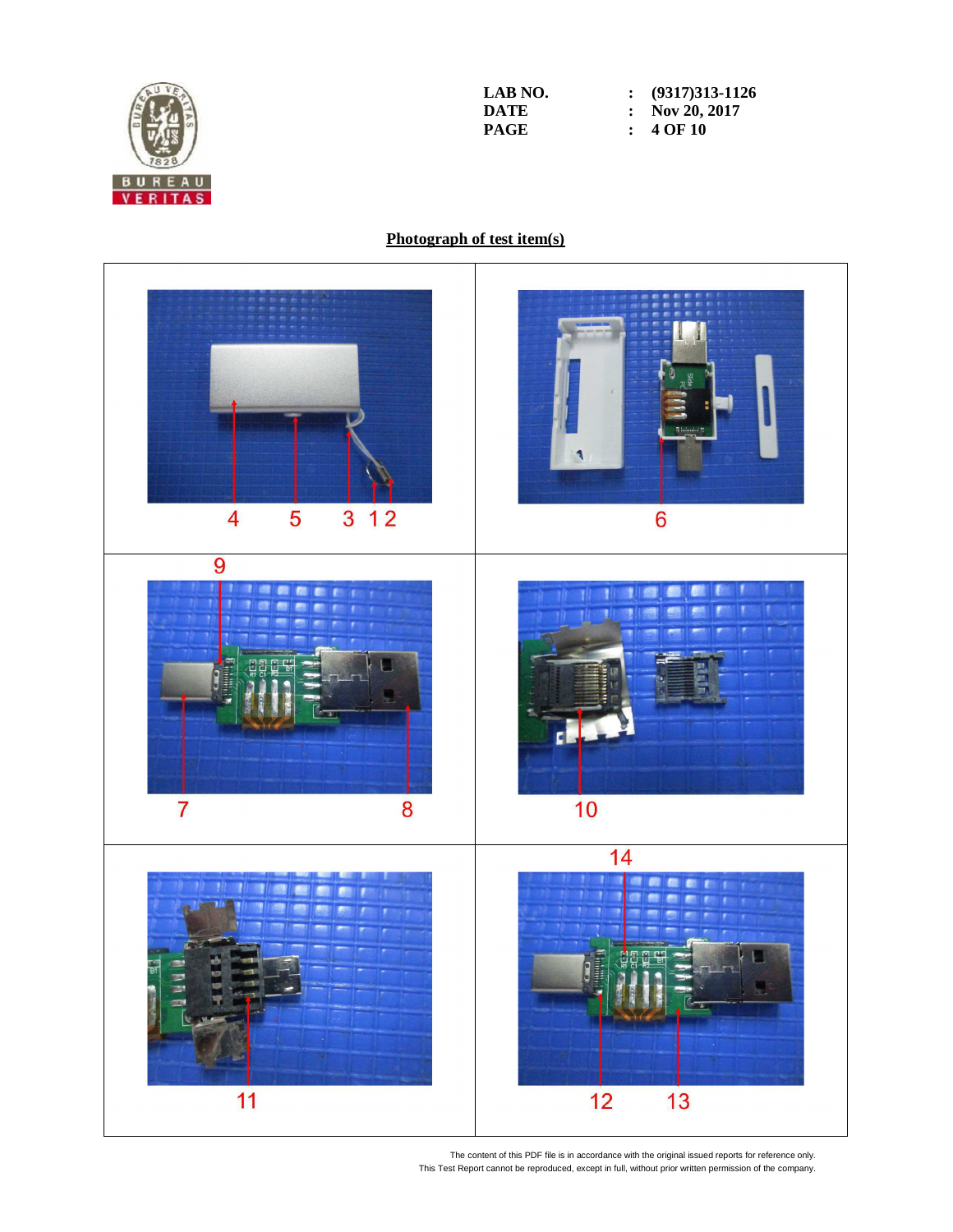

| LAB NO. | $\colon$ (9317)313-1126 |
|---------|-------------------------|
| DATE    | : Nov 20, 2017          |
| PAGE    | $: 5$ OF 10             |

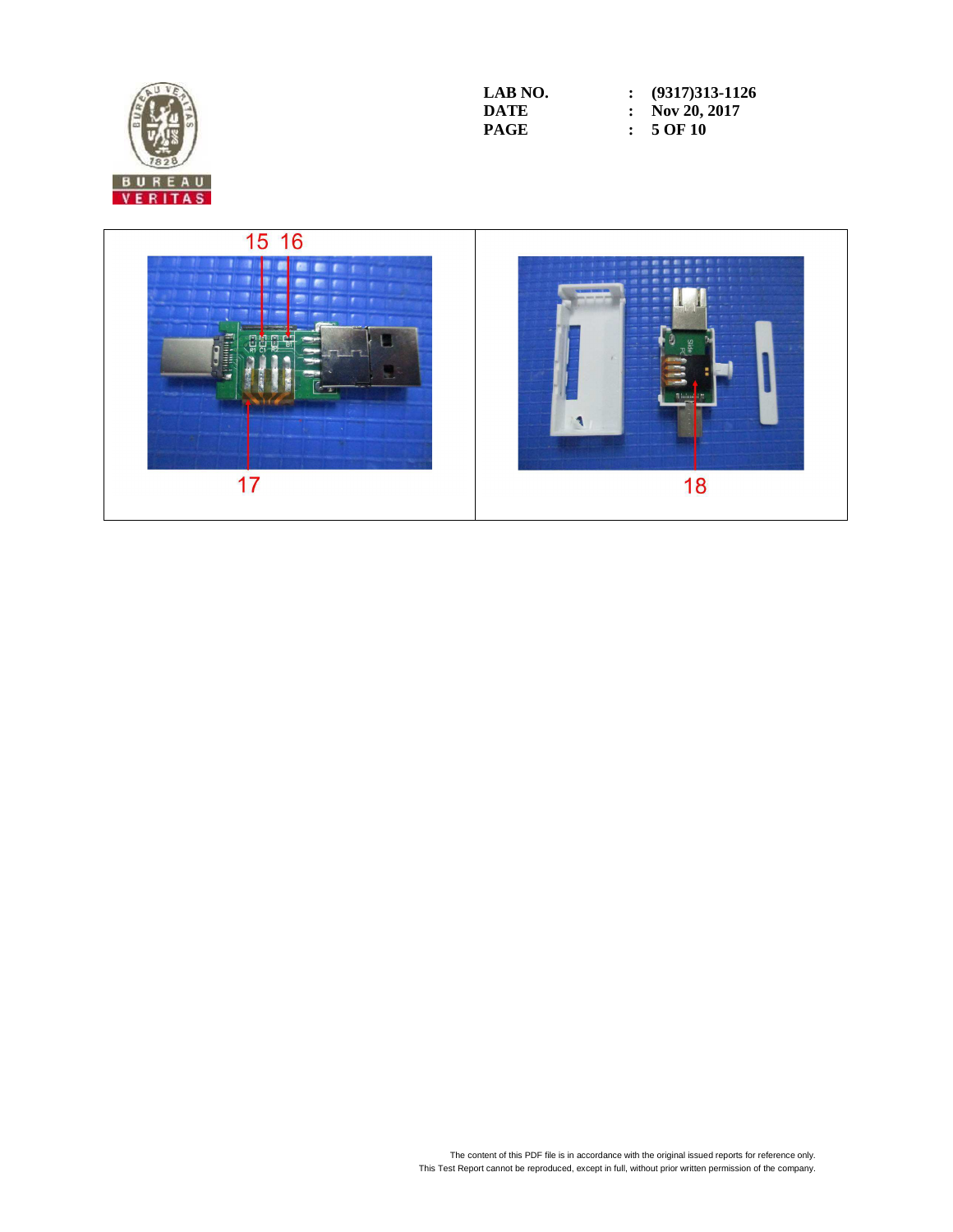

**LAB NO. : (9317)313-1126 DATE : Nov 20, 2017 PAGE : 6 OF 10** 

## **TEST RESULT**

#### **Compliance Test - European Parliament and Council Directive 2011/65/EU on the Restriction of the Use of Certain Hazardous Substances in Electrical and Electronic Equipment (RoHS)**

| : See Appendix.<br><b>Test Method</b>                                    |                              |                                            |                 |                                                      |                     |                          |                            |
|--------------------------------------------------------------------------|------------------------------|--------------------------------------------|-----------------|------------------------------------------------------|---------------------|--------------------------|----------------------------|
| <b>Test Item(s)</b>                                                      |                              |                                            |                 | <b>Item / Component Description(s) + Location(s)</b> |                     |                          | Style(s)                   |
|                                                                          |                              | Silvery metal (ring, usb flash drive)      |                 |                                                      |                     |                          |                            |
| $\overline{c}$                                                           |                              | Silvery metal (connector, usb flash drive) |                 |                                                      |                     |                          |                            |
| $\overline{\mathbf{3}}$                                                  |                              | White textile (string, usb flash drive)    |                 |                                                      |                     | $\overline{\phantom{a}}$ |                            |
| $\overline{4}$                                                           |                              | Silvery metal (case, usb flash drive)      |                 |                                                      |                     | $\overline{a}$           |                            |
| 5                                                                        |                              | White plastic (button, usb flash drive)    |                 |                                                      |                     | $\overline{a}$           |                            |
| 6                                                                        |                              | White plastic (case, usb flash drive)      |                 |                                                      |                     | $\frac{1}{2}$            |                            |
| 7                                                                        |                              | Silvery metal (sleeve, usb)                |                 |                                                      |                     | $\overline{a}$           |                            |
| $\overline{8}$                                                           |                              | Silvery metal (case, usb)                  |                 |                                                      |                     | $\overline{a}$           |                            |
| 9                                                                        |                              | Black plastic (insulation, usb)            |                 |                                                      |                     | $\overline{a}$           |                            |
| 10                                                                       |                              | Silvery metal (contact plate, usb)         |                 |                                                      |                     |                          |                            |
| 11                                                                       |                              | Golden plated silvery metal (pin, usb)     |                 |                                                      |                     | $\overline{\phantom{m}}$ |                            |
| 12                                                                       |                              | Silvery solder (connector, pcb)            |                 |                                                      |                     | $\overline{a}$           |                            |
| 13                                                                       |                              | Green pcb (pcb)                            |                 |                                                      |                     | $\overline{a}$           |                            |
| 14                                                                       |                              | Black body (smd resistor"r1", pcb)         |                 |                                                      |                     | $\overline{a}$           |                            |
| $\overline{15}$                                                          |                              | Brown body (smd capacitor"c1", pcb)        |                 |                                                      |                     | $\overline{a}$           |                            |
| $\overline{16}$                                                          |                              | Black body (smd b1, pcb)                   |                 |                                                      |                     | $\overline{a}$           |                            |
| 17                                                                       |                              | Brown plastic (foil, pcb)                  |                 |                                                      |                     | $\frac{1}{2}$            |                            |
| 18                                                                       |                              | Black body (chip, pcb)                     |                 |                                                      |                     |                          |                            |
| See Analytes and their corresponding Maximum Allowable Limit in Appendix |                              |                                            |                 |                                                      |                     |                          |                            |
| $\overline{a}$                                                           |                              |                                            |                 |                                                      |                     |                          |                            |
|                                                                          |                              |                                            |                 |                                                      |                     |                          |                            |
|                                                                          |                              |                                            |                 | <b>Result</b>                                        |                     |                          |                            |
| <b>Parameter</b>                                                         | Lead (Pb)                    | Cadmium<br>(Cd)                            | Mercury<br>(Hg) | Chromium<br>VI (Cr VI)                               | <b>PBBs</b>         | <b>PBDEs</b>             | <b>Conclusion</b>          |
| Unit                                                                     | mg/kg                        | mg/kg                                      | mg/kg           | mg/kg                                                | mg/kg               | mg/kg                    |                            |
| <b>Test Item(s)</b>                                                      |                              |                                            |                 |                                                      |                     |                          |                            |
| 1                                                                        | ND                           | ND                                         | ND              | <b>ND</b>                                            | <b>NA</b>           | <b>NA</b>                | <b>PASS</b>                |
| $\overline{c}$                                                           | ${\rm ND}$                   | ND                                         | $\overline{ND}$ | ND                                                   | NA                  | NA                       | <b>PASS</b>                |
| $\overline{3}$                                                           | ND                           | <b>ND</b>                                  | <b>ND</b>       | <b>ND</b>                                            | <b>ND</b>           | <b>ND</b>                | <b>PASS</b>                |
| 4                                                                        | ${\rm ND}$                   | <b>ND</b>                                  | ND              | ND                                                   | <b>NA</b>           | <b>NA</b>                | <b>PASS</b>                |
| 5                                                                        | $\overline{ND}$              | <b>ND</b>                                  | ND              | ND                                                   | $\overline{NA}$     | <b>NA</b>                | <b>PASS</b>                |
| 6                                                                        | ${\rm ND}$                   | ND                                         | $\rm ND$        | $\overline{ND}$                                      | $\overline{\rm ND}$ | ${\rm ND}$               | <b>PASS</b>                |
| 7                                                                        | ND                           | ND                                         | ND              | Negative*                                            | NA                  | <b>NA</b>                | <b>PASS</b>                |
| $\overline{8}$                                                           | ND                           | ND                                         | ND              | ND                                                   | $\overline{NA}$     | <b>NA</b>                | <b>PASS</b>                |
| 9                                                                        | $\overline{ND}$              | ND                                         | $\overline{ND}$ | $\overline{ND}$                                      | $\overline{ND}$     | $\overline{ND}$          | <b>PASS</b>                |
| $\overline{10}$                                                          | $\overline{ND}$              | $\overline{ND}$                            | $\overline{ND}$ | Negative*                                            | $\overline{NA}$     | $\overline{NA}$          | <b>PASS</b>                |
| $\overline{11}$                                                          | $\overline{ND}$              | ND                                         | ND              | ND                                                   | <b>NA</b>           | $\overline{NA}$          | <b>PASS</b>                |
| $\overline{12}$                                                          | $\overline{ND}$              | ND                                         | $\overline{ND}$ | $\overline{ND}$                                      | $\overline{NA}$     | <b>NA</b>                | <b>PASS</b>                |
| 13                                                                       | <b>ND</b>                    | <b>ND</b>                                  | <b>ND</b>       | <b>ND</b>                                            | $ND^*$              | $ND^*$                   | <b>PASS</b>                |
| 14                                                                       | $\overline{ND}$              | $\overline{ND}$                            | $\overline{ND}$ | $\overline{ND}$                                      | $\overline{ND}$     | $\overline{ND}$          | <b>PASS</b>                |
| 15                                                                       | $\overline{ND}$              | $\overline{ND}$                            | $\overline{ND}$ | $\overline{ND}$                                      | $\overline{ND}$     | $\overline{ND}$          | <b>PASS</b>                |
| 16                                                                       | ND                           | ND                                         | ND              | N <sub>D</sub>                                       | $\overline{ND}$     | <b>ND</b>                | <b>PASS</b>                |
| 17<br>18                                                                 | <b>ND</b><br>$\overline{ND}$ | $\rm ND$<br>ND                             | <b>ND</b><br>ND | ND<br>$\overline{ND}$                                | $\rm ND$<br>ND      | $\rm ND$<br>ND           | <b>PASS</b><br><b>PASS</b> |

The content of this PDF file is in accordance with the original issued reports for reference only. This Test Report cannot be reproduced, except in full, without prior written permission of the company.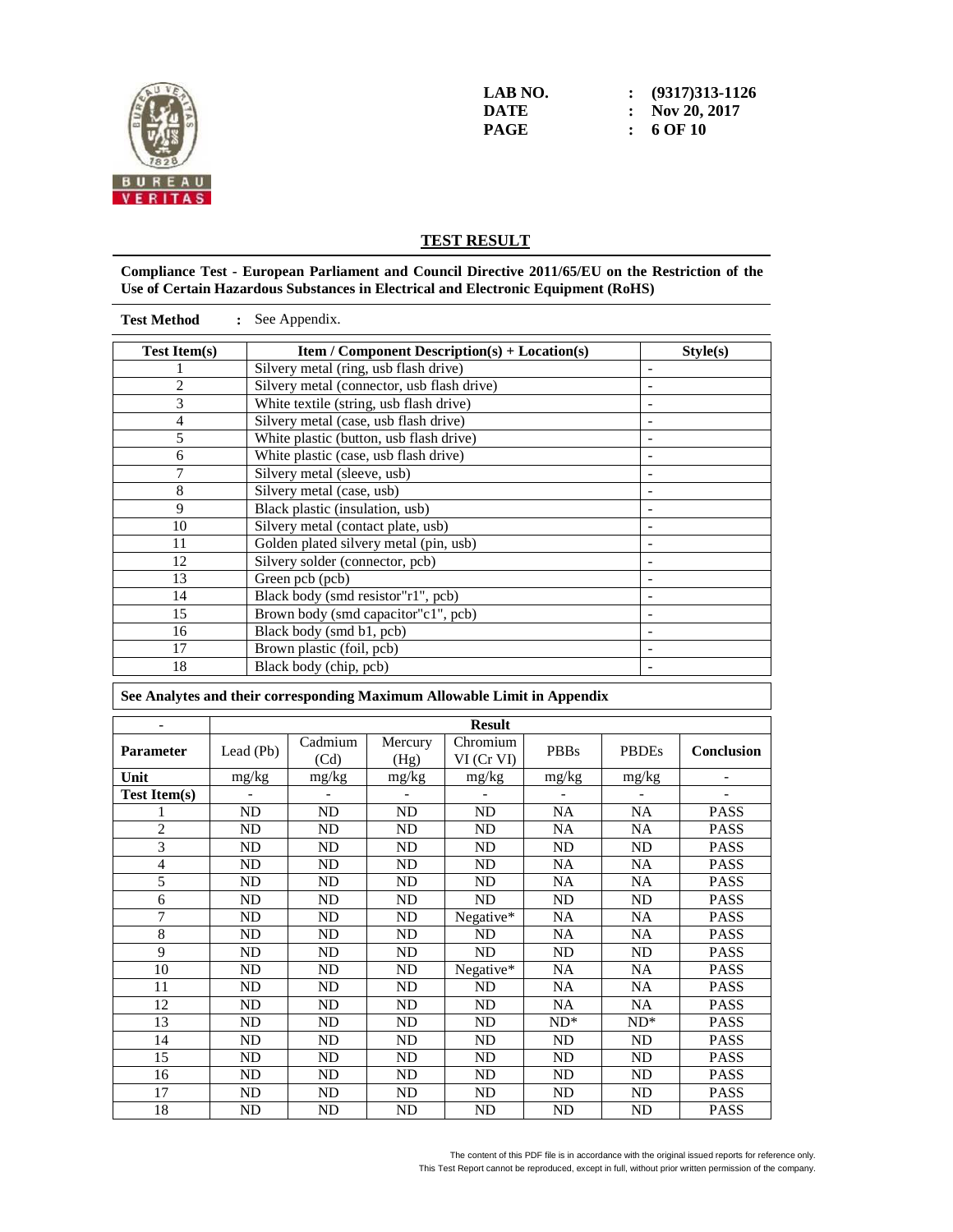

**LAB NO. : (9317)313-1126 DATE : Nov 20, 2017 PAGE : 7 OF 10** 

Note / Key :

 $ND = Not detected$  ">" = Greater than<br>  $NR = Not$  requested  $mg/kg = milligram$ Detection Limit : See Appendix.

 $NR = Not requested$  mg/kg = milligram(s) per kilogram = ppm = part(s) per million<br>% = percent 10 000 mg/kg = 1 %  $10\,000\,\text{mg/kg} = 1\%$ 

Remark :

- The testing approach is listed in table of Appendix.
- \* denotes as reported result(s) was (were) performed by wet chemistry method. Others were screened by XRF. For XRF screening, the result(s) of Cr VI was (were) reported as total chromium and the result(s) of PBBs and PBDEs was (were) reported as total bromine. Also, the XRF result(s) may be different to the actual content based on various factors including, but not limit to, sample size, thickness, area, nonuniformity composition, surface flatness.
	- According to European Parliament and Council Directive 2011/65/EU, Article 5 "Adaptation of the Annexes to scientific and technical progress", exemption(s) should be granted to the materials and components of Test Item(s) in the lists in Annexes III and IV of this directive.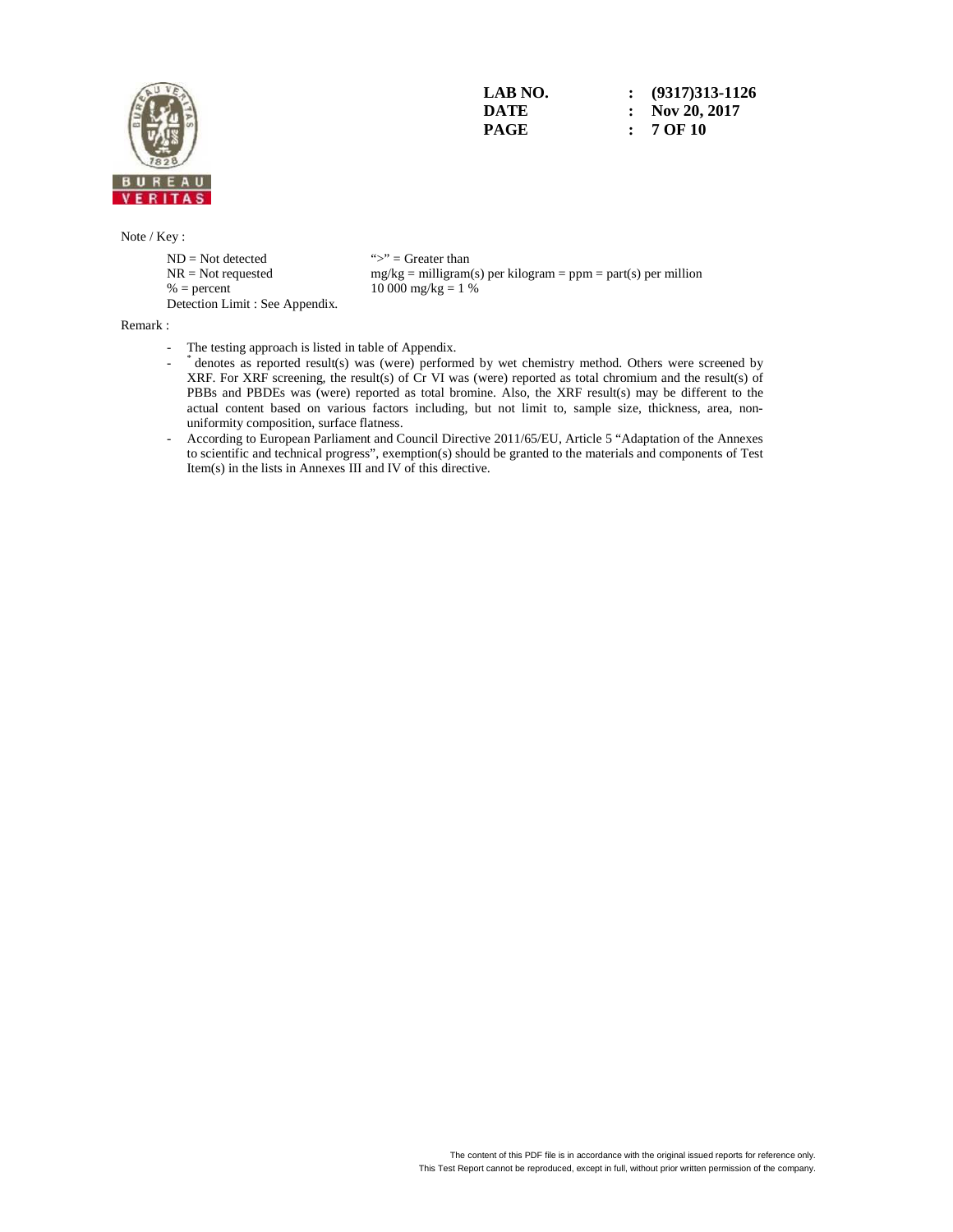

**LAB NO. : (9317)313-1126 DATE : Nov 20, 2017 PAGE : 8 OF 10** 

# **TEST RESULT**

**Phthalates Test – Directive 2015/863/EU Amendment of European Parliament and Council Directive 2011/65/EU on the Restriction of the Use of Certain Hazardous Substances in Electrical and Electronic Equipment (RoHS)** 

| <b>Test Method</b>  | With reference to draft International Standard IEC 62321-8. |          |
|---------------------|-------------------------------------------------------------|----------|
| <b>Test Item(s)</b> | <b>Item / Component Description(s) + Location(s)</b>        | Style(s) |
|                     | White plastic (button, usb flash drive)                     |          |
|                     | White plastic (case, usb flash drive)                       |          |
|                     | Black plastic (insulation, usb)                             |          |
|                     | Green pcb (pcb)                                             |          |
|                     | Brown plastic (foil, pcb)                                   |          |
| 18                  | Black body (chip, pcb)                                      |          |

| <b>Maximum</b><br><b>Allowable Limit:</b> | DEHP, BBP, DBP & DIBP: 0.1% (Each) |       |      |                   |  |
|-------------------------------------------|------------------------------------|-------|------|-------------------|--|
| <b>Result</b>                             |                                    |       |      |                   |  |
| <b>Tested Item(s)</b>                     | <b>Detected Analyte(s)</b>         | Conc. | Unit | <b>Conclusion</b> |  |
| $5+6+9$                                   | ND                                 | ND    | $\%$ | <b>PASS</b>       |  |
| $13+17+18$                                | ND                                 | ND    | $\%$ | <b>PASS</b>       |  |

Note / Key :

 $ND = Not detected$ <br> $NR = Not requested$   $mg/kg = milligram$ 

 $NR = Not requested$  mg/kg = milligram(s) per kilogram = ppm = part(s) per million<br>% = percent 10 000 mg/kg = 1 %  $10\,000\,\text{mg/kg} = 1\%$ 

Detection Limit (%) : 0.005

Remark : The list of phthalates is summarized in table of Appendix.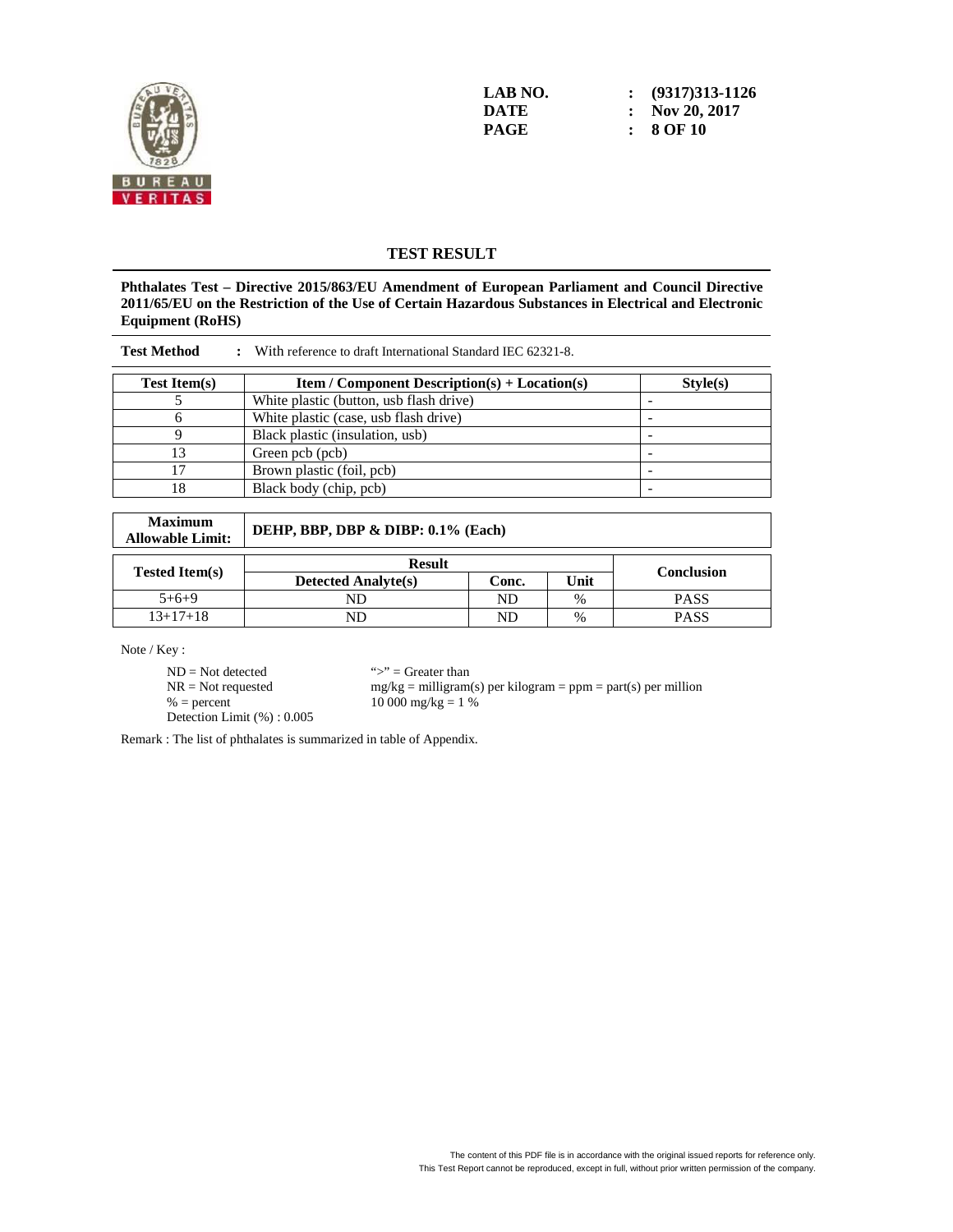

| LAB NO. | $\colon$ (9317)313-1126   |
|---------|---------------------------|
| DATE    | $\therefore$ Nov 20, 2017 |
| PAGE    | $: 9$ OF 10               |

## **APPENDIX**

|                                                                                                                                                                                                                                                                                                                                                                                                                                                                                                                                                                                                                                                                                                                                                                                                                                                                                                                  | List of Analytes and their Corresponding Test Methods, Detection Limit and Maximum Allowable Limit<br>[ Compliance Test for European Parliament and Council Directive 2011/65/EU ] :                                                                                                                                                                                                                                               |                             |                                  |               |                                                |                                    |  |
|------------------------------------------------------------------------------------------------------------------------------------------------------------------------------------------------------------------------------------------------------------------------------------------------------------------------------------------------------------------------------------------------------------------------------------------------------------------------------------------------------------------------------------------------------------------------------------------------------------------------------------------------------------------------------------------------------------------------------------------------------------------------------------------------------------------------------------------------------------------------------------------------------------------|------------------------------------------------------------------------------------------------------------------------------------------------------------------------------------------------------------------------------------------------------------------------------------------------------------------------------------------------------------------------------------------------------------------------------------|-----------------------------|----------------------------------|---------------|------------------------------------------------|------------------------------------|--|
|                                                                                                                                                                                                                                                                                                                                                                                                                                                                                                                                                                                                                                                                                                                                                                                                                                                                                                                  |                                                                                                                                                                                                                                                                                                                                                                                                                                    |                             | Detection Limit (mg/kg)          |               |                                                |                                    |  |
|                                                                                                                                                                                                                                                                                                                                                                                                                                                                                                                                                                                                                                                                                                                                                                                                                                                                                                                  |                                                                                                                                                                                                                                                                                                                                                                                                                                    |                             |                                  |               | <b>Maximum</b>                                 |                                    |  |
| No.                                                                                                                                                                                                                                                                                                                                                                                                                                                                                                                                                                                                                                                                                                                                                                                                                                                                                                              | <b>Name of Analytes</b>                                                                                                                                                                                                                                                                                                                                                                                                            | X-ray fluorescence (XRF)[a] |                                  |               |                                                | <b>Allowable</b>                   |  |
|                                                                                                                                                                                                                                                                                                                                                                                                                                                                                                                                                                                                                                                                                                                                                                                                                                                                                                                  |                                                                                                                                                                                                                                                                                                                                                                                                                                    | <b>Plastic</b>              | Metallic /<br>glass /<br>ceramic | <b>Others</b> | Wet<br><b>Chemistry</b>                        | Limit<br>(mg/kg)                   |  |
| $\mathbf{1}$                                                                                                                                                                                                                                                                                                                                                                                                                                                                                                                                                                                                                                                                                                                                                                                                                                                                                                     | Lead (Pb)                                                                                                                                                                                                                                                                                                                                                                                                                          | 100                         | 200                              | 200           | $10^{[b]}$                                     | 1 0 0 0                            |  |
| 2                                                                                                                                                                                                                                                                                                                                                                                                                                                                                                                                                                                                                                                                                                                                                                                                                                                                                                                | Cadmium (Cd)                                                                                                                                                                                                                                                                                                                                                                                                                       | 50                          | 50                               | 50            | $10^{[b]}$                                     | 100                                |  |
| 3                                                                                                                                                                                                                                                                                                                                                                                                                                                                                                                                                                                                                                                                                                                                                                                                                                                                                                                | Mercury (Hg)                                                                                                                                                                                                                                                                                                                                                                                                                       | 100                         | 200                              | 200           | $10^{[c]}$                                     | 1 0 0 0                            |  |
| $\overline{4}$                                                                                                                                                                                                                                                                                                                                                                                                                                                                                                                                                                                                                                                                                                                                                                                                                                                                                                   | Chromium (Cr)                                                                                                                                                                                                                                                                                                                                                                                                                      | 100                         | 200                              | 200           | <b>NA</b>                                      | NA                                 |  |
| 5                                                                                                                                                                                                                                                                                                                                                                                                                                                                                                                                                                                                                                                                                                                                                                                                                                                                                                                | Chromium VI (Cr VI)                                                                                                                                                                                                                                                                                                                                                                                                                | NA                          | NA                               | NA            | $3^{[g, h]}/10^{[d]}$<br>See <sup>[e, j]</sup> | $1000/$<br>Negative <sup>[j]</sup> |  |
| 6                                                                                                                                                                                                                                                                                                                                                                                                                                                                                                                                                                                                                                                                                                                                                                                                                                                                                                                | Bromine (Br)                                                                                                                                                                                                                                                                                                                                                                                                                       | 200                         | NA                               | 200           | NA                                             | NA                                 |  |
| $\tau$                                                                                                                                                                                                                                                                                                                                                                                                                                                                                                                                                                                                                                                                                                                                                                                                                                                                                                           | Polybromobiphenyls (PBBs)<br>- Bromobiphenyl (MonoBB)<br>- Dibromobiphenyl (DiBB)<br>- Tribromobiphenyl (TriBB)<br>- Tetrabromobiphenyl (TetraBB)<br>- Pentabromobiphenyl (PentaBB)<br>- Hexabromobiphenyl (HexaBB)<br>- Heptabromobiphenyl (HeptaBB)<br>- Octabromobiphenyl (OctaBB)<br>- Nonabromobiphenyl (NonaBB)<br>- Decabromobiphenyl (DecaBB)                                                                              | <b>NA</b>                   | NA                               | NA            | Each $50^{[f]}$                                | Sum 1 000                          |  |
| 8                                                                                                                                                                                                                                                                                                                                                                                                                                                                                                                                                                                                                                                                                                                                                                                                                                                                                                                | Polybromodiphenyl ethers (PBDEs)<br>- Bromodiphenyl ether (MonoBDE)<br>- Dibromodiphenyl ether (DiBDE)<br>- Tribromodiphenyl ether (TriBDE)<br>- Tetrabromodiphenyl ether (TetraBDE)<br>- Pentabromodiphenyl ether (PentaBDE)<br>- Hexabromodiphenyl ether (HexaBDE)<br>- Heptabromodiphenyl ether (HeptaBDE)<br>- Octabromodiphenyl ether (OctaBDE)<br>- Nonabromodiphenyl ether (NonaBDE)<br>- Decabromodiphenyl ether (DecaBDE) | NA                          | NA                               | <b>NA</b>     | Each $50^{[f]}$                                | Sum 1 000                          |  |
| [a]<br>[b]<br>[c]<br>[d]                                                                                                                                                                                                                                                                                                                                                                                                                                                                                                                                                                                                                                                                                                                                                                                                                                                                                         | $NA = Not applicable$<br>Test method with reference to International Standard IEC 62321-3-1: 2013.<br>Test method with reference to International Standard IEC 62321-5: 2013.<br>Test method with reference to International Standard IEC 62321-4: 2017.<br>Polymers and Electronics - Test method with reference to European Standard EN 62321-7-2: 2017.                                                                         |                             |                                  |               |                                                |                                    |  |
| [e]                                                                                                                                                                                                                                                                                                                                                                                                                                                                                                                                                                                                                                                                                                                                                                                                                                                                                                              | Metal - Test method with reference to International Standard IEC 62321-7-1: 2015 <sup>[1]</sup> .                                                                                                                                                                                                                                                                                                                                  |                             |                                  |               |                                                |                                    |  |
| $[f] % \centering % {\includegraphics[width=0.9\textwidth]{figs/appendix.png}} \caption{The figure shows the number of times, and the number of times, and the number of times, and the number of times, and the number of times, and the number of times, and the number of times, and the number of times, and the number of times, and the number of times, and the number of times, and the number of times, and the number of times, and the number of times, and the number of times, and the number of times, and the number of times, and the number of times, and the number of times, and the number of times, and the number of times, and the number of times, and the number of times, and the number of times, and the number of times, and the number of times, and the number of times, and the number of times, and the number of times, and the number of times, and the number of times, and$ | Test method with reference to International Standard IEC 62321-6: 2015.                                                                                                                                                                                                                                                                                                                                                            |                             |                                  |               |                                                |                                    |  |
| [g]                                                                                                                                                                                                                                                                                                                                                                                                                                                                                                                                                                                                                                                                                                                                                                                                                                                                                                              | Leather - Test method International Standard ISO 17075: 2007.                                                                                                                                                                                                                                                                                                                                                                      |                             |                                  |               |                                                |                                    |  |
| $[h] \centering% \includegraphics[width=1.0\textwidth]{Figures/PN1.png} \caption{The 3D (black) model for the $L^2$-error of the estimators in the left and right. The left and right is the same as in the right.} \label{fig5}$                                                                                                                                                                                                                                                                                                                                                                                                                                                                                                                                                                                                                                                                                | Other Than Metal, Leather, Polymers and Electronics - Test method with reference to International Standard ISO<br>17075: 2007.                                                                                                                                                                                                                                                                                                     |                             |                                  |               |                                                |                                    |  |
| $[1]$                                                                                                                                                                                                                                                                                                                                                                                                                                                                                                                                                                                                                                                                                                                                                                                                                                                                                                            | The principle of this method was evaluated and supported by two studies organized by IEC TC 111 WG3. These<br>studies were focused on detecting the presence of Cr VI in the corrosion protection coatings on metallic samples.<br>Result(s) of Cr VI for metallic material(s) was (were) expressed in term of positive and negative. Negative means                                                                               |                             |                                  |               |                                                |                                    |  |
| [j]                                                                                                                                                                                                                                                                                                                                                                                                                                                                                                                                                                                                                                                                                                                                                                                                                                                                                                              | the absence of Cr VI on the tested areas and the result(s) was (were) regarded as in compliance with European<br>Parliament and Council Directive 2011/65/EU, Article 4(1). While, positive means the presence of Cr VI on tested                                                                                                                                                                                                  |                             |                                  |               |                                                |                                    |  |

The content of this PDF file is in accordance with the original issued reports for reference only.

This Test Report cannot be reproduced, except in full, without prior written permission of the company.